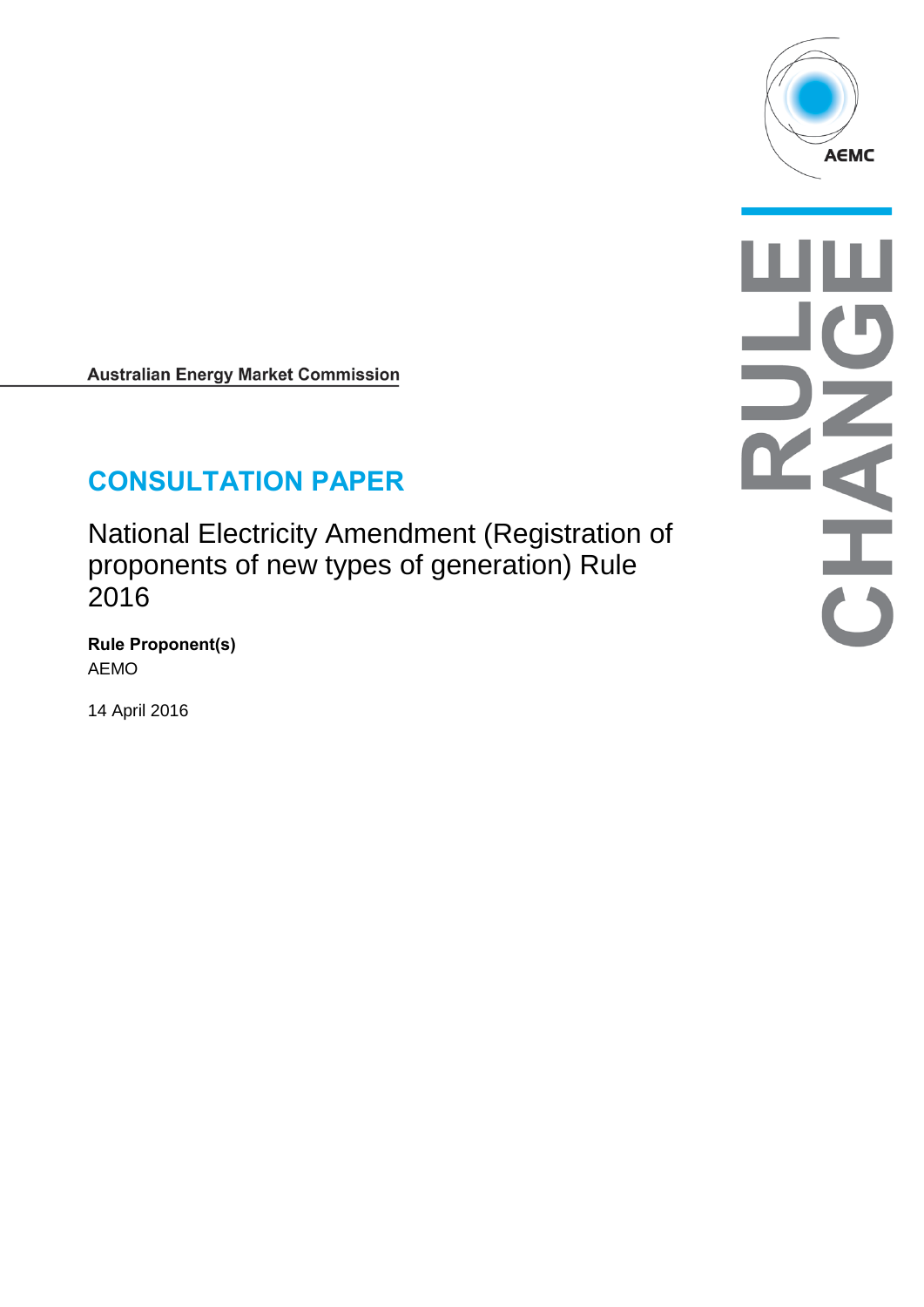#### **Inquiries**

Australian Energy Market Commission PO Box A2449 Sydney South NSW 1235

**E**: aemc@aemc.gov.au **T**: (02) 8296 7800 **F**: (02) 8296 7899

Reference: ERC0204

#### **Citation**

AEMC 2016, Registration of proponents of new types of generation, Consultation Paper, 14 April 2016 , Sydney

#### **About the AEMC**

The AEMC reports to the Council of Australian Governments (COAG) through the COAG Energy Council. We have two functions. We make and amend the national electricity, gas and energy retail rules and conduct independent reviews for the COAG Energy Council.

This work is copyright. The Copyright Act 1968 permits fair dealing for study, research, news reporting, criticism and review. Selected passages, tables or diagrams may be reproduced for such purposes provided acknowledgement of the source is included.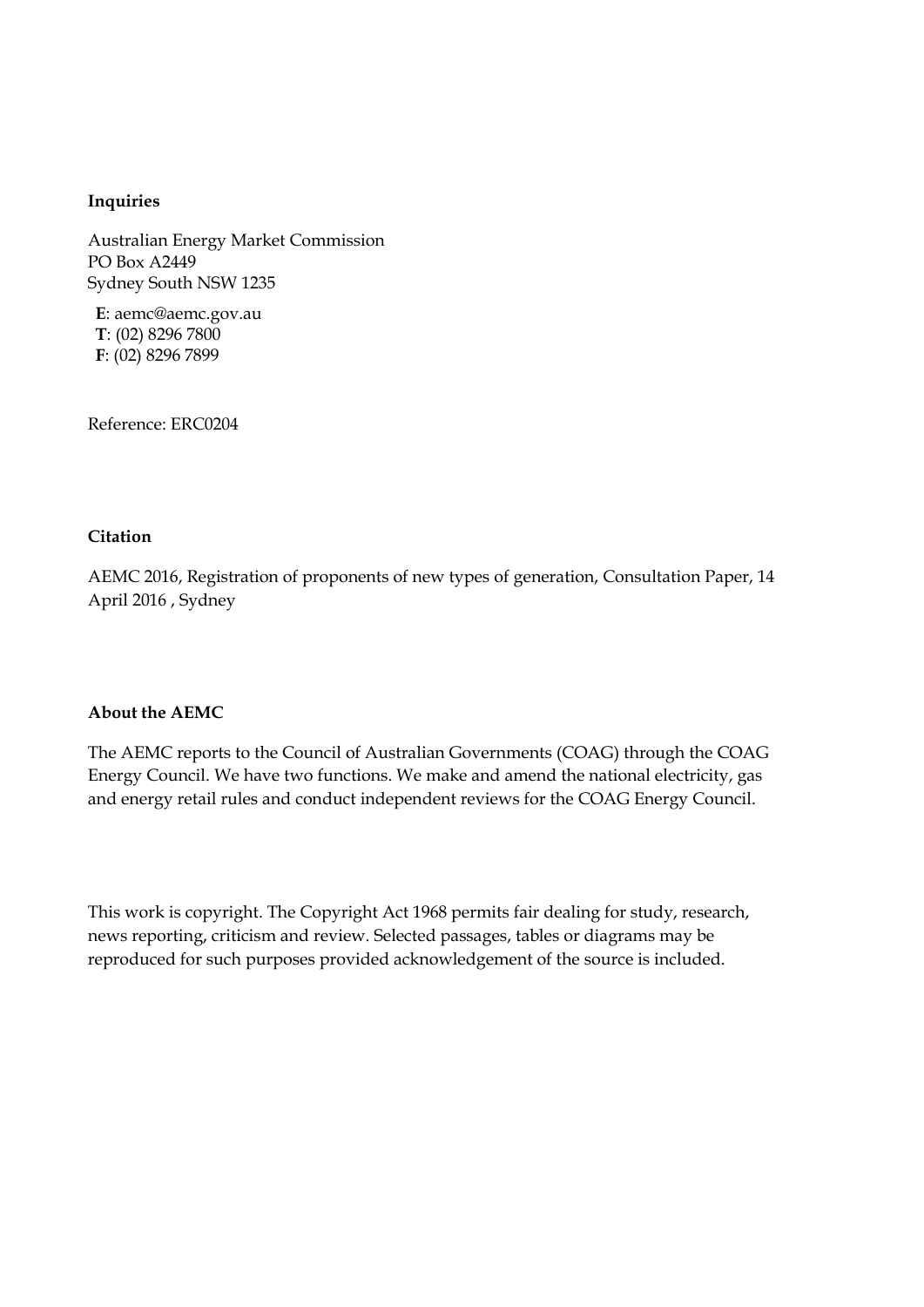## **1 Introduction**

On 11 February 2016, AEMO submitted a rule change request to the Australian Energy Market Commission (AEMC or Commission) seeking to amend the definition of the term 'generating unit' in Chapter 10 of the National Electricity Rules (NER).

## **1.1 Background**

In order to participate in the NEM, a person must become registered in relation to the activity they wish to undertake in the market. Chapter 2 of the NER governs the eligibility for participation and the process by which parties can apply to AEMO to participate in the NEM, eg, generation.

Clause 2.2.1(e) of the NER sets out what a person must do to be eligible as a Generator, specifically:

'obtain the approval of *AEMO* to classify each of the *generating units* that form part of the *generating system* that the person owns, operates or controls, or from which it otherwise sources electricity*…*'

Currently the phrase 'generating unit' is defined in Chapter 10 of the NER as:

*'*The actual generator of electricity and all the related equipment essential to its functioning as a single entity*'.*

AEMO has received a number of inquiries from parties interested in participating in the National Electricity Market (NEM) as 'Generators' who AEMO believes are ineligible for registration because the type of generation they are proposing does not meet the NER definition for eligibility as a generating unit.<sup>1</sup>

As a result, AEMO has proposed a rule change to address this issue in a timely manner since applications for registration from such applicants are expected in the near future.

## **1.2 Issues raised in the rule change request**

The purpose of the proposed rule is to clarify that the rules for eligibility for registration as a Generator are technology-neutral.2

Specifically, AEMO is concerned the current definition of a 'generating unit' (set out above) excludes forms of generation which do not convert mechanical energy into electrical energy, such as solar PV and battery storage.

The word 'generator' as used in the context of the definition of generating unit is not defined in the NER (although the term Generator is defined).

<u>.</u>

<sup>1</sup> A number of submissions to the AEMC's Discussion Paper on the Integration of Energy Storage also commented on this lack of clarity regarding the definition of 'Generator'. The Commission noted that to the extent that there is any perceived ambiguity regarding the definition of 'Generator', the AEMC recommends that any interested party could submit a rule change request to the AEMC for consideration. See: AEMC, Integration of Storage, Final Report, p. 22.

<sup>2</sup> Registration as a generator is currently only required for plant over 5MW, although AEMO has discretion about registration thresholds.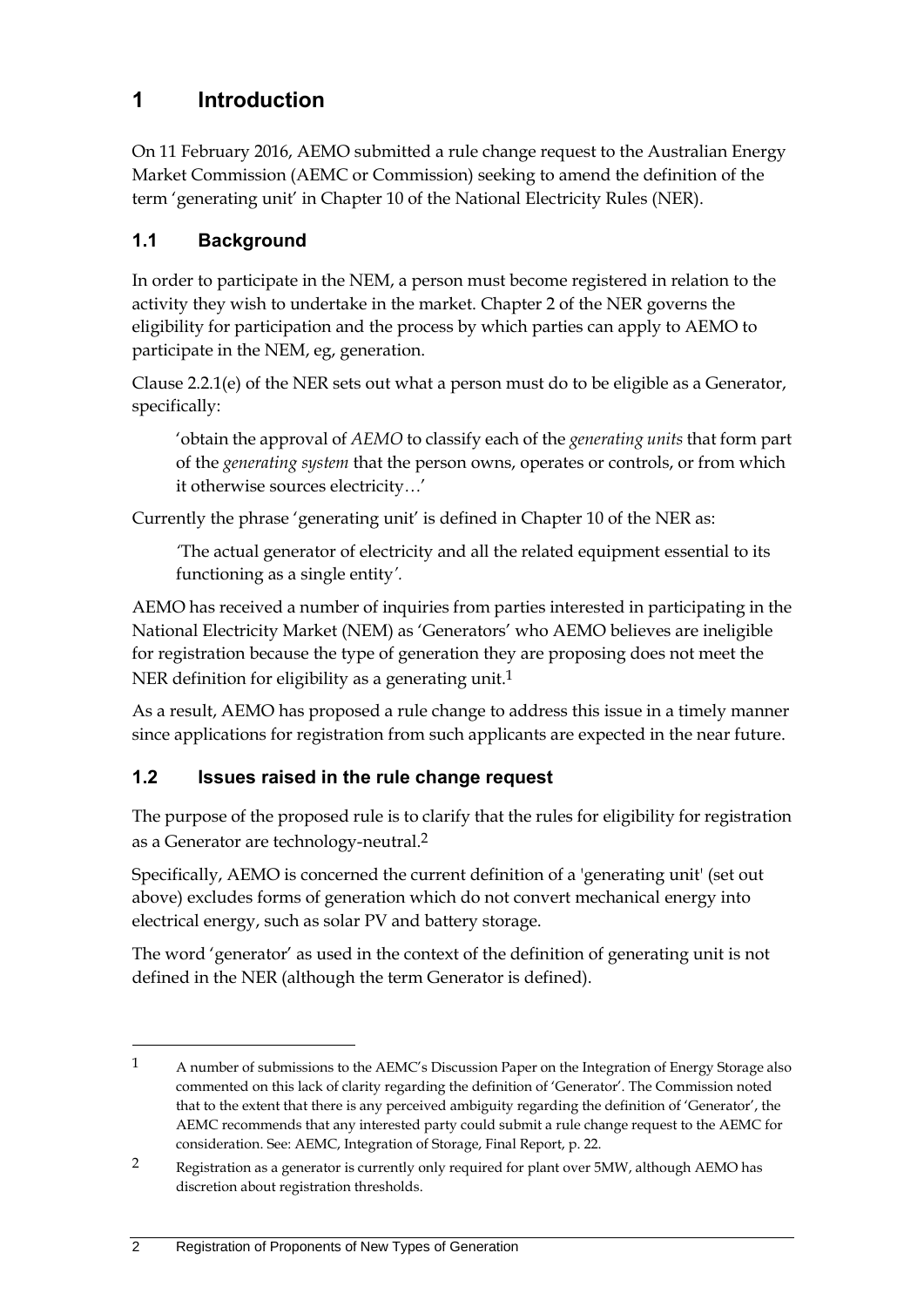The word 'generator' is commonly used by industry participants when referring either to the plant used to generate electricity or the owner/operator of that plant. For this reason, AEMO considers that a Court may find it difficult to arrive at a 'common' meaning of the term 'generator' and therefore may resort to a dictionary to determine the meaning of the term.

The Macquarie Dictionary, commonly used for statutory interpretation in Australia, defines a generator as:

'a machine which converts mechanical energy into electrical energy'.

Given this, AEMO is of the view that currently, plant that does not convert mechanical energy to electrical energy are not "generating units" within the meaning of the NER and therefore the owners and operators of this plant are ineligible for registration as Generators. This creates an unintended barrier to entry for operators of non-conventional electricity generation eg, a solar PV or battery storage system that converts chemical energy to electrical energy.

## **1.3 Proposed solution**

The proposed rule change aims to clarify that the rules for eligibility for registration as a Generator are technology-neutral. If made, the rule would have the effect of amending the definition of 'generating unit' in Chapter 10 of the NER as follows:

'*The actual generator of plant used in the production of electricity and all the related equipment essential to its functioning as a single entity*'.

In addition, AEMO's rule change proposal would delete clause 2.2.1(b) which states the following:

'*A person who otherwise supplies electricity to a transmission or distribution system may, on application for registration by that person in accordance with rule 2.9, be registered by AEMO as a Generator*'.

AEMO considers clause 2.2.1(b) does not assist participants since, to be eligible for registration as a Generator, the applicant will still have to classify its generating units under clause 2.2.1(e). This means that the supply of electricity under clause 2.2.1(b) can only be carried out using a generating unit, which needs to conform to the definition in Chapter 10.

AEMO considers that these proposed amendments to the rules would remove the unintended barrier to entry for non-conventional producers of electricity, supporting technological and process neutrality. The merits of each application for registration as a Generator would then be assessed on the basis of operational and market considerations, as required by the NER.

Copies of the rule change request may be found on the AEMC website, [www.aemc.gov.au.](http://www.aemc.gov.au/)

#### **1.4 Assessment framework**

Our assessment of this rule change request must consider whether the proposed rule promotes the National Electricity Objective (NEO) as set out under section 7 of the National Electricity Law.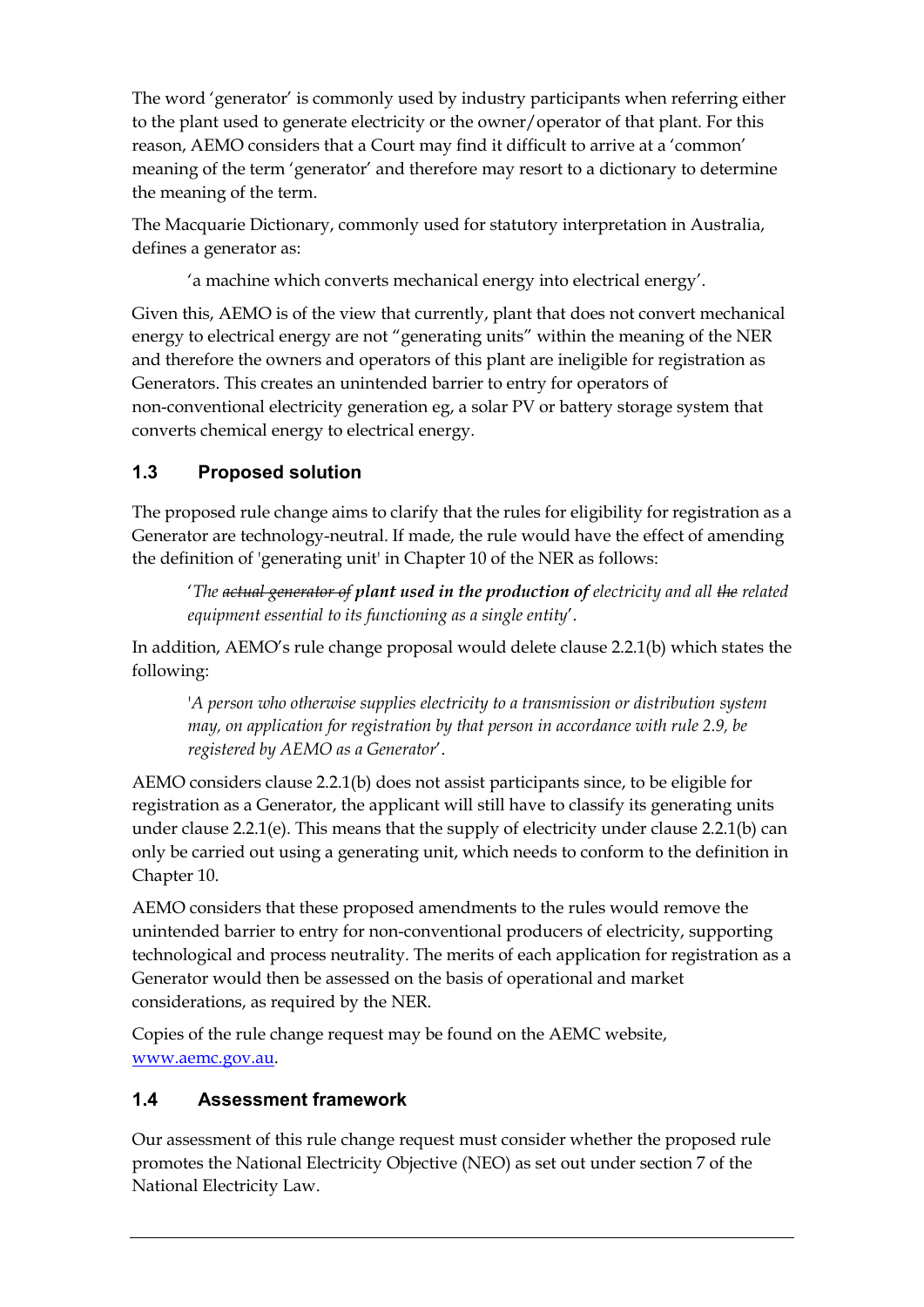We consider the relevant aspect of the NEO to be promoting efficient investment in electricity services with respect to the price, reliability and security of supply of electricity and the national electricity system.

Accordingly, to give effect to the NEO, the following principles will be used to guide the assessment of this rule change request:

- Regulatory certainty and clarity: regulatory certainty supports confidence in markets and supporting regulatory arrangements. For market participants, confidence in regulatory arrangements may encourage them to actively participate and invest in the market, which promotes efficiency.
- Technological neutrality: regulation should be technologically neutral. There should be no bias or barrier towards any particular technology in the registration process.
- Unintended consequences: the assessment of this rule change request will consider whether changes to the rules may generate unintended consequences.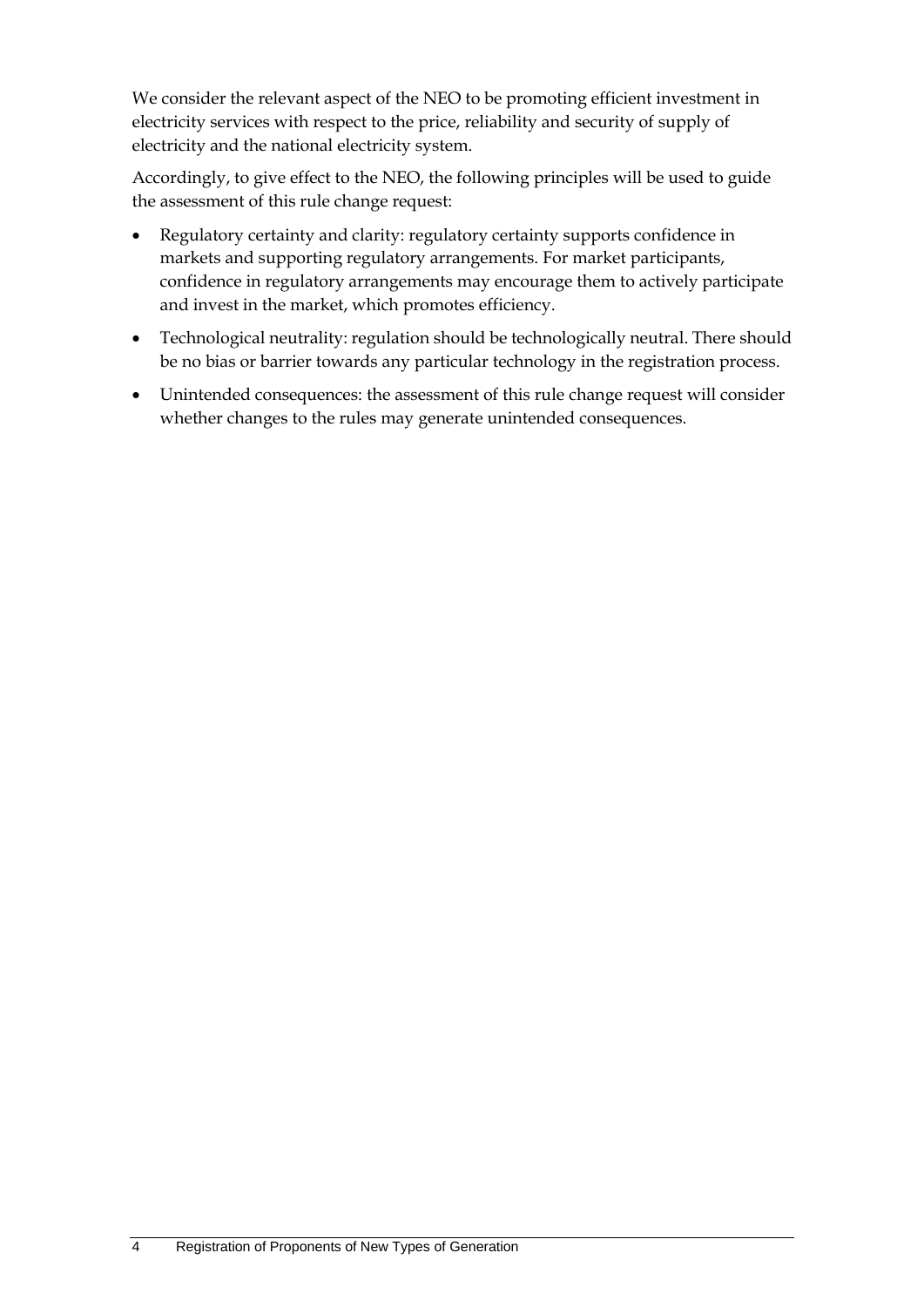## **2 Process for this rule change**

### **2.1 Treatment as a non-controversial rule change**

We consider that the rule change request is a request for a non-controversial rule because the making of the proposed rule is unlikely to have a significant impact on the National Electricity Market.<sup>3</sup> The most likely outcome of making the rule as proposed is 'business as usual'. AEMO is of the view that unless this rule is made, it will not be able to register some parties (eg, battery storage) as a Generator, since it is concerned that this is technically in contravention of the NER. Making the proposed rule would enable AEMO to register a broader range of parties as Generators.

Rule changes that are considered to be non-controversial may be processed under an expedited (faster) process under which there is only one round of consultation and the AEMC must publish its final rule determination within six weeks of commencing the rule change process<sup>4</sup>. We propose to use this expedited process to consider the rule change request provided that we do not receive any valid requests not to use the expedited process by **28 April 2016**. To be valid, an objection should set out the reasons why the rule change request will have a significant impact on the national electricity market.

## **2.2 Key dates**

Submissions are invited in relation to the matters identified above, and any other relevant issue.

The **key dates** for stakeholders in this process are as follows:

- Commencement of this rule change process: 14 April 2016
- Objections to an expedited process to be received by: 28 April 2016
- Submissions to the proposal to be received by: 12 May 2016
- Final decision to be published under an expedited process by: 26 May 2016

<u>.</u>

<sup>3</sup> Section 87 of the National Electricity Law.

<sup>4</sup> The AEMC has published a notice under sections 95 and 96 of the National Electricity Law to commence and assess this rule change request as a non-controversial rule.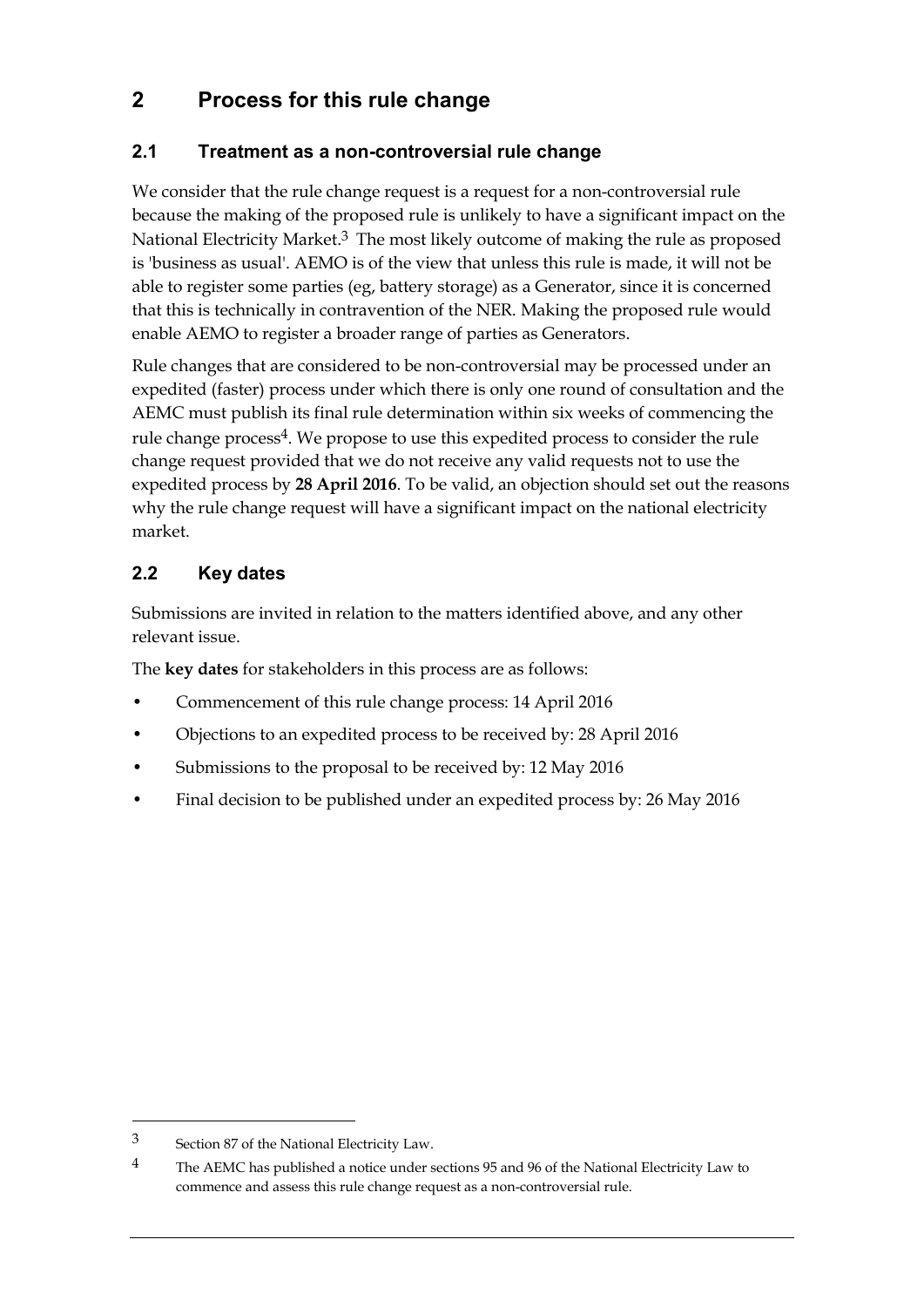## **3 How to lodge a submission**

The Commission invites requests not to make a rule under the expedited process and written submissions on this rule change proposal.

All enquiries on this project should be addressed to Su-Min Lim on (02) 8296 7868.

## **3.1 Lodging a request not to make a rule under an expedited process**

Written requests not to make a rule under the expedited process in section 96 of the National Electricity Law must include reasons for the request, and must be lodged with the Commission by 28 April 2016, either online or by mail, in accordance with the requirements specified below.

## **3.2 Lodging a submission to this rule change request**

Written submissions on the rule change request must be lodged with Commission by 12 May 2016, either online or by mail, in accordance with the requirements specified below.

Where practicable, submissions should be prepared in accordance with the Commission's guidelines for making written submissions on rule change requests<sup>5</sup>. Please note that the Commission publishes all submissions on its website, subject to a claim of confidentiality.

## **3.3 Lodging a submission electronically**

Electronic submissions, or requests not to make a rule under the expedited process, must be lodged online via the Commission's website, www.aemc.gov.au, using the "lodge a submission" function and selecting the project reference code: ERC0204.

The request or submission must be on letterhead (if submitted on behalf of an organisation), signed and dated.

Upon receipt of the electronic request or submission, the Commission will issue a confirmation email. If this confirmation email is not received within three business days, it is the submitter's responsibility to ensure the request or submission has been delivered successfully.

## **3.4 Lodging a submission by mail or fax**

The submission must be on letterhead (if submitted on behalf of an organisation), signed and dated. The request or submission should be sent by mail to:

Australian Energy Market Commission PO Box A2449 Sydney South NSW 1235

1

The envelope must be clearly marked with the project reference code: ERC0204.

Alternatively, the submission may be sent by fax to (02) 8296 7899.

<sup>5</sup> This guideline is available on the Commission's website.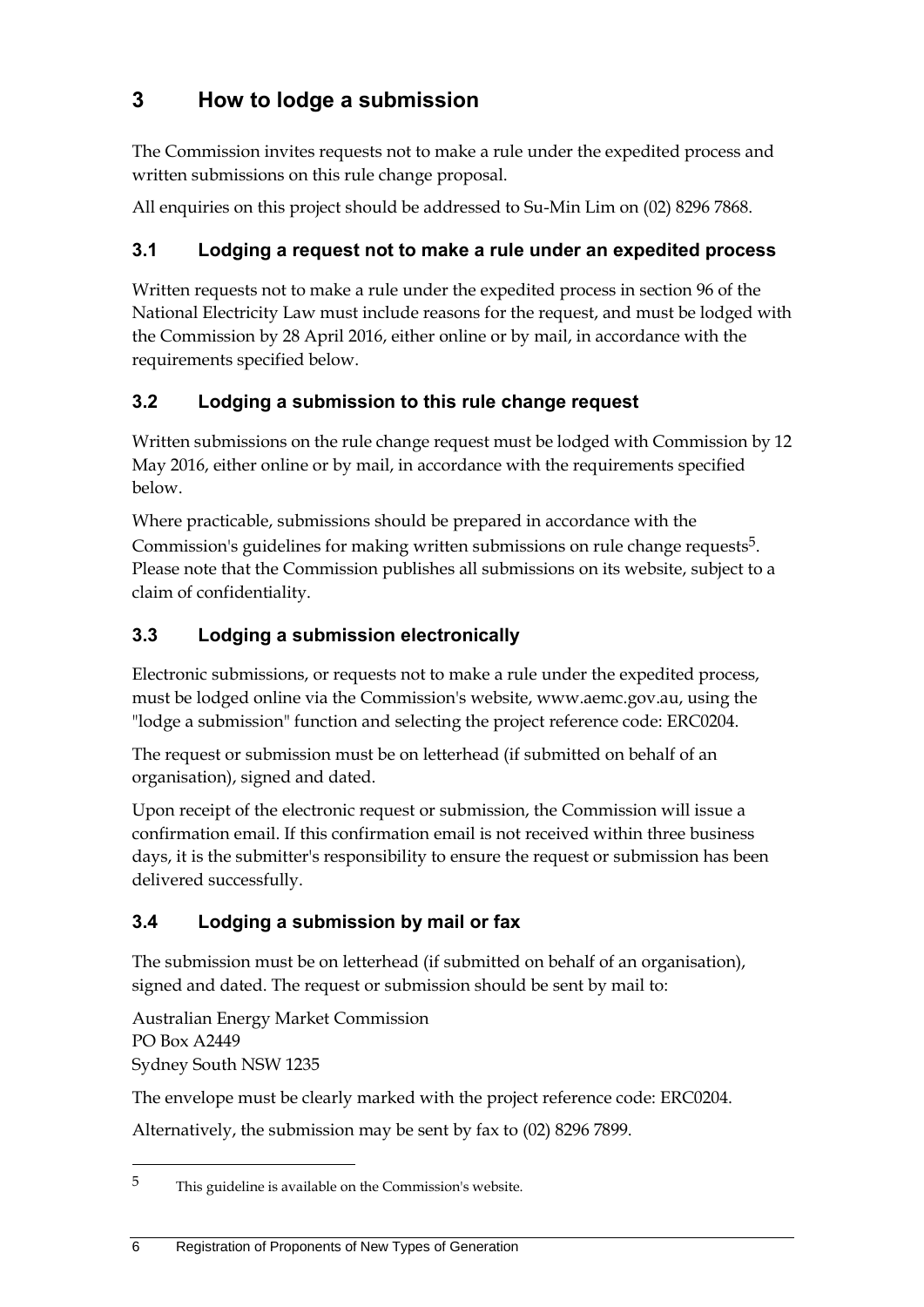Except in circumstances where the submission has been received electronically, upon receipt of the hardcopy submission the Commission will issue a confirmation letter.

If this confirmation letter is not received within 3 business days, it is the submitter's responsibility to ensure successful delivery of the submission has occurred.